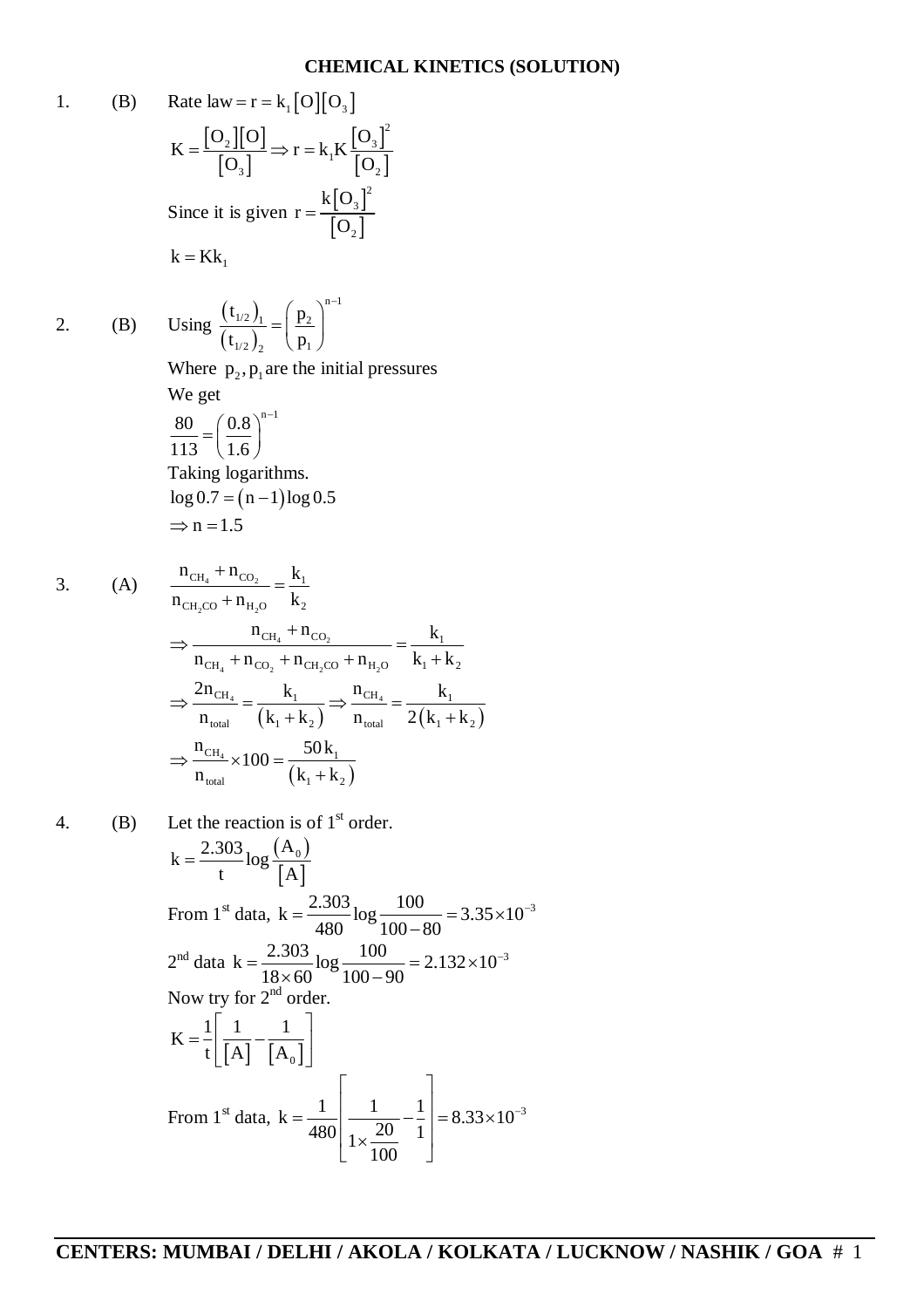$$
2nd data k = \frac{1}{18 \times 60} \left[ \frac{1}{1 \times \frac{10}{100}} - \frac{1}{1} \right] = 8.33 \times 10^{-3}
$$

Since, data is following  $2^{nd}$  order kinematics, the reaction is of  $2^{nd}$  order.

5. (C) This is a gaseous phase reaction. One mole of gaseous ether decomposes to give three moles of gaseous products.

 $p_i$  = initial pressure of ether

 $x =$  decreases in pressure of ether after time t

 $3x$  = pressure of three gaseous products after time t

 $\therefore$  Total pressure at time  $t = (p_i - x) + 3x = p_i + 2x$ 

$$
k = \frac{2.303}{t} \log \frac{p_i}{(p_i) - x}
$$
  
\n
$$
3.2 \times 10^{-4} s^{-1} = \frac{2.303}{(8 \times 60)} \log \left(\frac{0.350}{0.350 - x}\right)
$$
  
\n
$$
\frac{3.2 \times 10^{-4} \times 480}{2.303} = \log \left(\frac{0.350}{0.350 - x}\right)
$$
  
\n
$$
\log \left(\frac{0.350}{0.350 - x}\right) = 0.0667
$$
  
\n
$$
\left(\frac{0.350}{0.350 - x}\right) = 1.166 \Rightarrow x = 0.05
$$
  
\nP<sub>toatl</sub> = p<sub>i</sub> + 2x = 0.35 + 2 × 0.05 = 0.45 atm

6. (B) For a zero order reaction, 
$$
t_{1/2} = [A_0]/2K
$$
.

7. (A) Rate expression  $\frac{dx}{dt} = k[A]^m [B]^n$ dt  $= k |A|^{m} |B|^{n}$  shows that the total order of reaction is  $m + n + 0 = m + n$  as the rate of reaction is independent of concentration of C, i.e., the order with respect to C is zero. This is the reaction that C does not figure in the rate expression.

$$
8. (A)
$$

(1)  
\n
$$
t = 0
$$
 a  
\n $t = 18$   $\frac{2a}{3}$   
\n $t = 36$   $\left(\frac{2}{3}\right)^2 a$   
\n $t = 54$   $\left(\frac{2}{3}\right)^3 a = \frac{8a}{27} \Rightarrow t = t_{19/27}$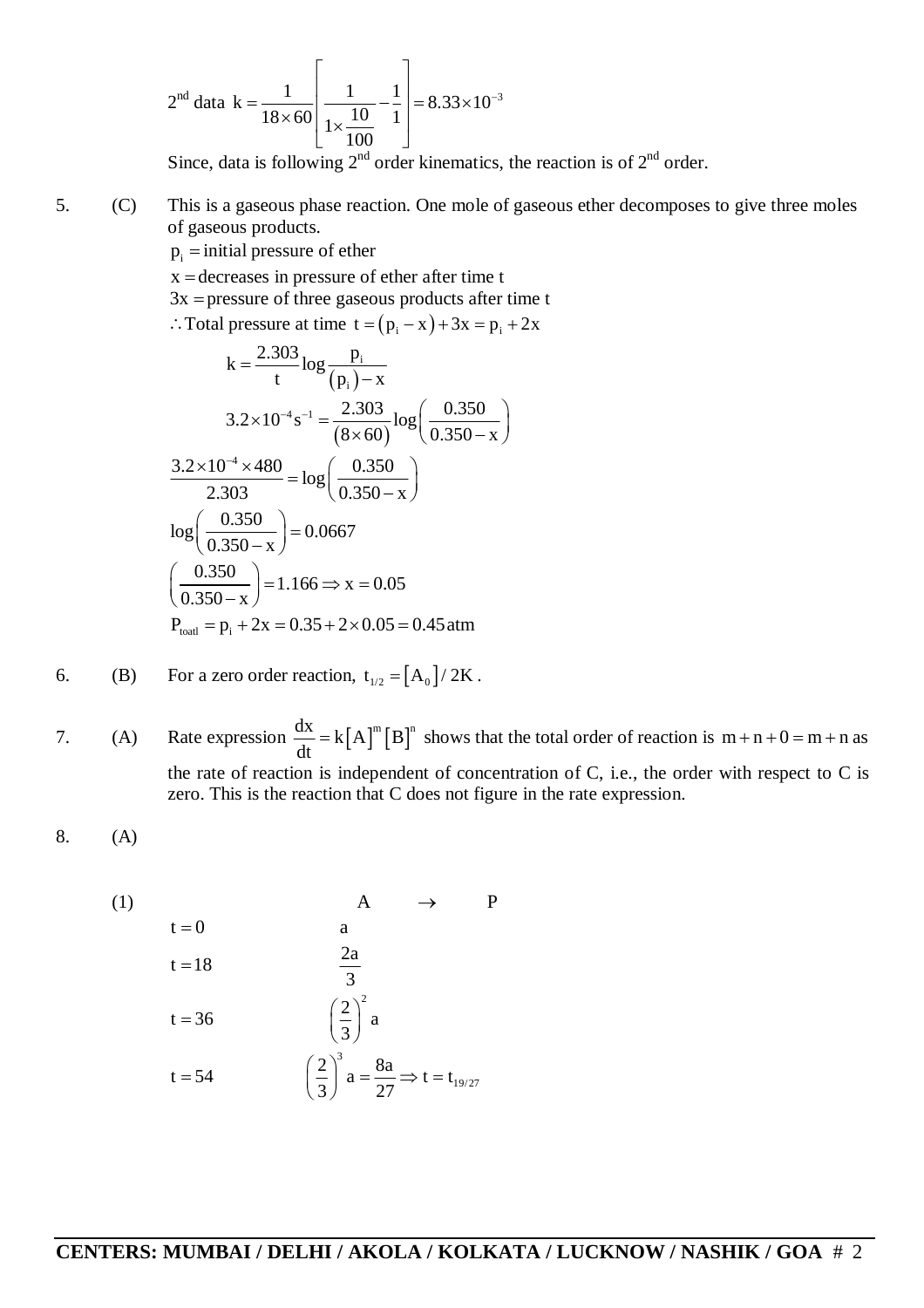(2)  
\n
$$
t = 0
$$
  
\n $t = 16$   
\n $t = 32$   
\n(3)  
\n $A \rightarrow P$   
\n $k = \frac{1}{4} \left[ \frac{3}{2a} - \frac{1}{a} \right] = \frac{1}{8a}; \frac{1}{8a} = \frac{1}{56} \left[ \frac{1}{[A]_t} - \frac{1}{a} \right]$   
\n(A)  
\n $A \rightarrow P$   
\n $k = \frac{1}{4} \left[ \frac{3}{2a} - \frac{1}{a} \right] = \frac{1}{8a}; \frac{1}{8a} = \frac{1}{56} \left[ \frac{1}{[A]_t} - \frac{1}{a} \right]$   
\n(A)  
\n $A \rightarrow P$   
\n $t = 0$   
\n $t = 6$   
\n $t = 18$   
\n $t = 30$   
\n(A)  
\n $a - 3x = 2a/3 \Rightarrow x = a/9$   
\n $a - 5x \Rightarrow t = t_{5/9}$   
\n(A)  
\n $A \rightarrow P$   
\n $t = 0$   
\n $a = -5x \Rightarrow t = t_{5/9}$   
\n(A)  
\n $A \rightarrow P$   
\n $t = 0$   
\n $a = -x$   
\n $a = -x$   
\n $a = -x$   
\n $a = -x$ 

$$
t = 4
$$
  
\n
$$
t = 16
$$
  
\n
$$
t = 28
$$
  
\n
$$
a - 4x = a / 2 \Rightarrow x = a / 8
$$
  
\n
$$
a - 7x \Rightarrow a - (7a / 8) \Rightarrow t = t_{7/8}
$$

 $(B)$ 

(p) When concentration of B is maximum

\n
$$
t_{\max} = \frac{1}{(k_2 - k_1)} \ln\left(\frac{k_2}{k_1}\right)
$$
\n(q) When  $t = t_{1/2}$  of  $A = \frac{\ln 2}{k_1}$  and  $k_2 = 2k_1$ 

\n
$$
\begin{aligned}\n\left[B\right]_t &= \frac{k_1 [A_0]}{k_2 - k_1} \left(e^{-k_1 t} - e^{-k_2 t}\right) = \left[A_0\right] \left(e^{-\ln 2} - e^{-2\ln 2}\right) = \left[A_0\right] \left(\frac{1}{2} - \frac{1}{4}\right) = \frac{[A_0]}{4} \\
\left[C\right]_t &= \left[A_0\right] - \left[A\right] - \left[B\right] = \left[A_0\right] - \frac{[A_0]}{2} - \frac{[A_0]}{4} = \frac{[A_0]}{4} \\
\Rightarrow \left[B\right]_t &= \left[C\right]_t \\
\text{(r)} \qquad \left[A\right]_t &= \left[B\right]_t \\
\text{Or} \qquad \left[A\right]_0 e^{-k_1 t} &= \frac{k_1 [A_0]}{k_2 - k_1} \left(e^{-k_1 t} - e^{-k_2 t}\right) \\
\text{Or} \qquad \frac{k_2 - k_1}{k_1} &= 1 - e^{-(k_2 - k_1)t}\n\end{aligned}
$$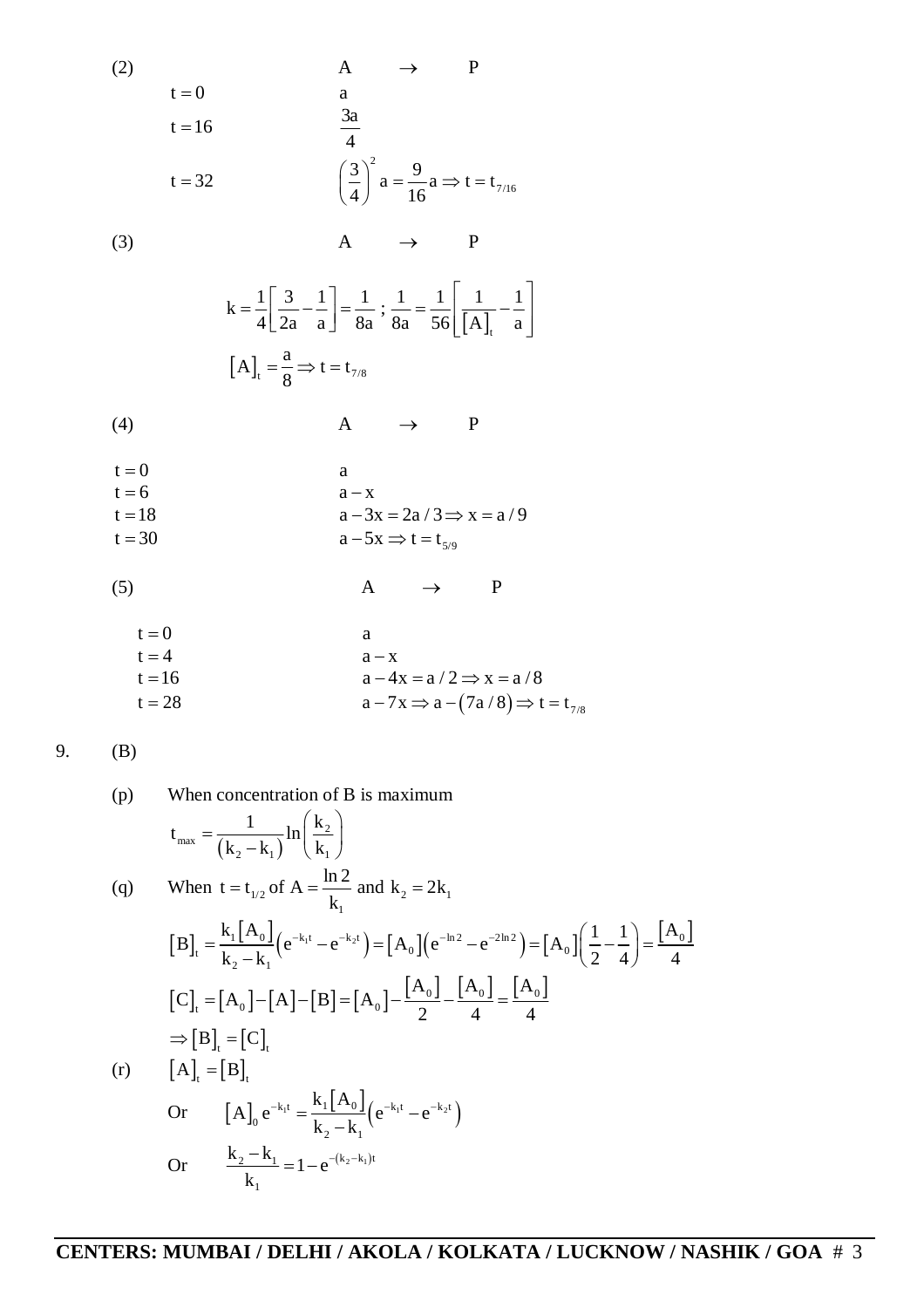Or 
$$
e^{(k_1-k_2)t} = 1 - \frac{k_2 - k_1}{k_1} = \frac{2k_1 - k_2}{k_1} = 2 - \frac{k_2}{k_1}
$$
  
\n $\therefore t = \frac{\ln(2 - k_2 / k_1)}{k_1 - k_2}$ 

10. (A) For first order reaction

$$
k = \frac{1}{t} \log \frac{a}{a - x} = \frac{1}{t} \ln \frac{(P_f - P_o)}{(P_f - P_t)}
$$
  
\n
$$
k \left( \text{hr}^{-} \right) = \frac{1}{70/3600} \ln \frac{500 - 200}{350 - 200}
$$
  
\n
$$
= \frac{3600}{70} \ln \frac{300}{150} = \frac{3600}{70} \ln 2
$$
  
\n
$$
= \frac{3600}{700} \times 0.7 = 36
$$
  
\nHence,  $x = \frac{36}{9} = 4$ 

11. (C) In first order reactions, equal fraction completes in equal time intervals. So, it does not depends on initial concentration of the reactant.

12. (B) Since B is in large excess, rate law will become Rate =  $k'[A]^2$  where  $k' = k[B]$  $[A]_t$   $[A]_0$   $\left[A\right]_0$   $k'$   $\left[1\right]_2$  $\frac{1}{1} - \frac{1}{5 \cdot 1} = k't$ ;  $\frac{1}{5 \cdot 1 + t} = t_v$  $[A]$ ,  $[A]_0$   $[A]_0$   $k'$  $-\frac{1}{5 \cdot 3} = k't$ ;  $\frac{1}{5 \cdot 3 \cdot 3} = t$  $\overline{\phantom{a}}$ ;  $1/2$  0.2  $\leq$   $\sqrt{10^{-5}}$   $\sqrt{2}$   $\sqrt{10^3}$  $t_{1/2} = \frac{1}{0.2 \times 5 \times 10^{-5} \times 2 \times 10^{3}} = 50$  $\times 5\times 10^{-5}\times 2\times 1$ minutes

13. (A) 
$$
1.5 \times 10^{-4} \times \frac{1}{100} = e^{-E_a/RT} 1.5
$$
  
\n $\Rightarrow 1.5 \times 10^{-6} = e^{-E_a/Rx \times 300}$   
\n $\therefore E_a = 33.43 \text{ kJ mole}^{-1};$   
\nUsing  $k = e^{-E_a/RT}$ , we get  
\n
$$
\frac{dk}{dT} = \frac{E_a}{RT^2} k
$$
\n
$$
k = 0.2 \times \frac{8.314 \times 325 \times 325}{33.45 \times 1000} = 5.25 \text{s}^{-1} = 315 \text{ min}^{-1}
$$
\n
$$
= 3.15 \times 10^2 \text{ min}^{-1}
$$

14. (B) Let the equation of straight line is  $P = mV + c$ Now putting the values, we get  $P + V = 12$ From the ideal gas equation,

$$
T = \frac{PV}{nR} = \frac{PV}{R}; \qquad T = \frac{(12 - V)V}{R}
$$
  
For T to be maximum  $\frac{dT}{dV} = 0$   
V = 6lt., P = 6atm